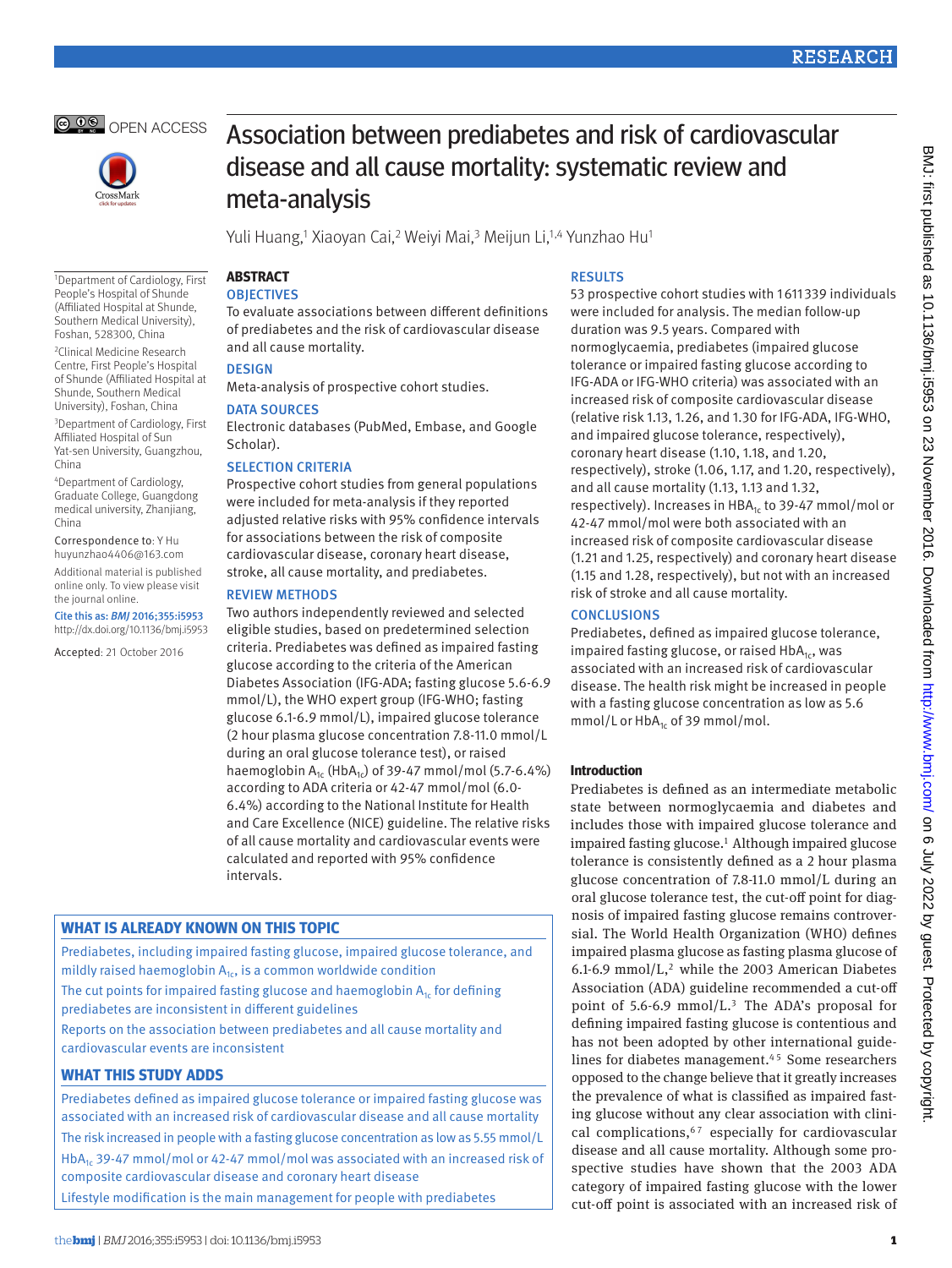cardiovascular disease,<sup>89</sup> other studies have not found a similar association.10-12 Several previous meta-analyses have led to conflicting conclusions,13-15 which might be because of differences in endpoint assessments and inclusion criteria. Furthermore, the ADA also suggested haemoglobin  $A_{1c}$  (Hb $A_{1c}$ ) of 39-47 mmol/mol (5.7-6.4%) could be used as another marker to define prediabetes, while the National Institute for Health and Care Excellence (NICE)<sup>16</sup> and the International Expert Committee<sup>17</sup> suggested using a higher cut point of 42-47 mmol/mol (6.0-6.4%) for prediabetes. It is unclear whether the raised  $HbA_{1c}$  for defining prediabetes is useful for predicting future cardiovascular disease.

Considering these inconsistencies, we performed a meta-analysis of prospective cohort studies from general populations to evaluate associations between different definitions of prediabetes and the risk of composite cardiovascular events, coronary heart disease, stroke, and all cause mortality.

#### **Methods**

#### Search strategy and selection criteria

Following recommendations of the Meta-analysis of Observational Studies in Epidemiology group,18 we searched electronic databases (PubMed, Embase, and Google Scholar) for prospective cohort studies up to 31 July 2016 using a combined MeSH heading and text search strategy with the following terms: "blood glucose", "hyperglycaemia", "impaired fasting glucose", "impaired glucose intolerance", "prediabetes", "prediabetic state", "borderline diabetes" , "higher risk of diabetes", "high risk of diabetes", "hemoglobin  $A_{1c}$ " or "Hb $A_{1c}$ " and "cardiovascular disease", "cardiovascular event", "cardiocerebrovascular disease", "cerebrovascular disease", "cerebrovascular disorder", "cerebrovascular attack", "stroke", "cerebral infarction", "coronary artery disease", "coronary heart disease", "ischemic heart disease", "myocardial infarction", "mortality", or "death" and "risk". We also manually checked reference lists to identify other potential studies and restricted the search to human studies. Appendix 1 shows the detailed methods used for searching all the databases.

Studies were included for analysis if they were prospective cohort studies with blood glucose and other cardiovascular risk factors measured at baseline; all participants were aged ≥18; and they provided adjusted relative risks and 95% confidence intervals for composite cardiovascular events (combination of coronary heart disease, stroke, or other type of cardiovascular disease together), coronary heart disease, stroke, and all cause mortality associated with prediabetes compared with normoglycaemia.

Prediabetes was defined as impaired fasting glucose according to WHO criteria (IFG-WHO: 6.1-6.9 mmol/L)2 or the ADA definition (IFG-ADA: 5.6-6.9 mmol/L),<sup>3</sup> impaired glucose tolerance (2 hour plasma glucose 7.8-11.0 mmol/L during an oral glucose tolerance test),<sup>2</sup> or raised  $HbA_{1c}$ according to ADA criteria (HbA<sub>1c</sub>-ADA: 39-47 mmol/mol)<sup>3</sup> or NICE (HbA<sub>1c</sub>-NICE: 42-47 mmol/mol).<sup>16</sup>

We excluded studies if enrolment was dependent on patients having a particular condition (such as a history of cardiovascular disease) or other cardiovascular risk factors (such as hypertension, chronic kidney disease) and risks for associated events were unadjusted. If multiple articles were derived from the same cohort and reported the same associated events, we included only the latest published data for our primary analysis.

As it has been reported that the potential pathological mechanisms and cardiovascular risk factors are different in those with impaired fasting glucose, impaired glucose tolerance, and raised  $HbA_{1c}$ ,<sup>1920</sup> we further excluded studies if they reported only data associated with combined impaired fasting glucose or impaired glucose tolerance or combined with either impaired fasting glucose or raised  $HbA_{1c}$ , but not isolated impaired fasting glucose, impaired glucose tolerance, and  $HbA<sub>1c</sub>$  categories. Because the rate of progression to diabetes is higher in people who have both impaired fasting glucose and impaired glucose tolerance, $21$ however, we included people with both as a separate category for analysis to explore whether they are at higher risk of cardiovascular disease than those with isolated impaired fasting glucose or isolated impaired glucose tolerance.

#### Patient involvement

Patients were not involved in setting the research question, in the outcome measures, in the design, or in the implementation of the study. No patients were asked to advice on interpretation or writing up of results. There are no plans to disseminate the results of the research to study participants or the relevant patient community.

# Data extraction and quality assessment

Two reviewers (YulH and XC) independently screened the titles and abstracts of the reports, and full copies of potentially suitable studies were obtained. Study information such as ethnicity, participant number, age, sex, follow-up duration, adjusted risk factors, and events assessment was recorded on pretested standard forms.

We used Newcastle-Ottawa quality assessment scale for quality assessment of cohort studies, $22$  in which a study is judged based on selection (four items, one star each), comparability (one item, up to two stars), and exposure/outcome (three items, one star each). In this meta-analysis we graded quality as good (≥7 stars), fair (4-6 stars), and poor  $(<$  4 stars).<sup>2324</sup> We also evaluated whether the studies had adequately adjusted for potential confounders (at least five of six confounders including sex, age, hypertension or blood pressure or antihypertensive treatment, body mass index (BMI) or other measure of overweight/obesity, cholesterol, and smoking).

# Statistical analysis

Primary outcomes were relative risks for composite cardiovascular events and all cause mortality. Secondary outcomes were relative risks for coronary heart disease and stroke in individuals by using different definitions of prediabetes compared with normoglycaemia.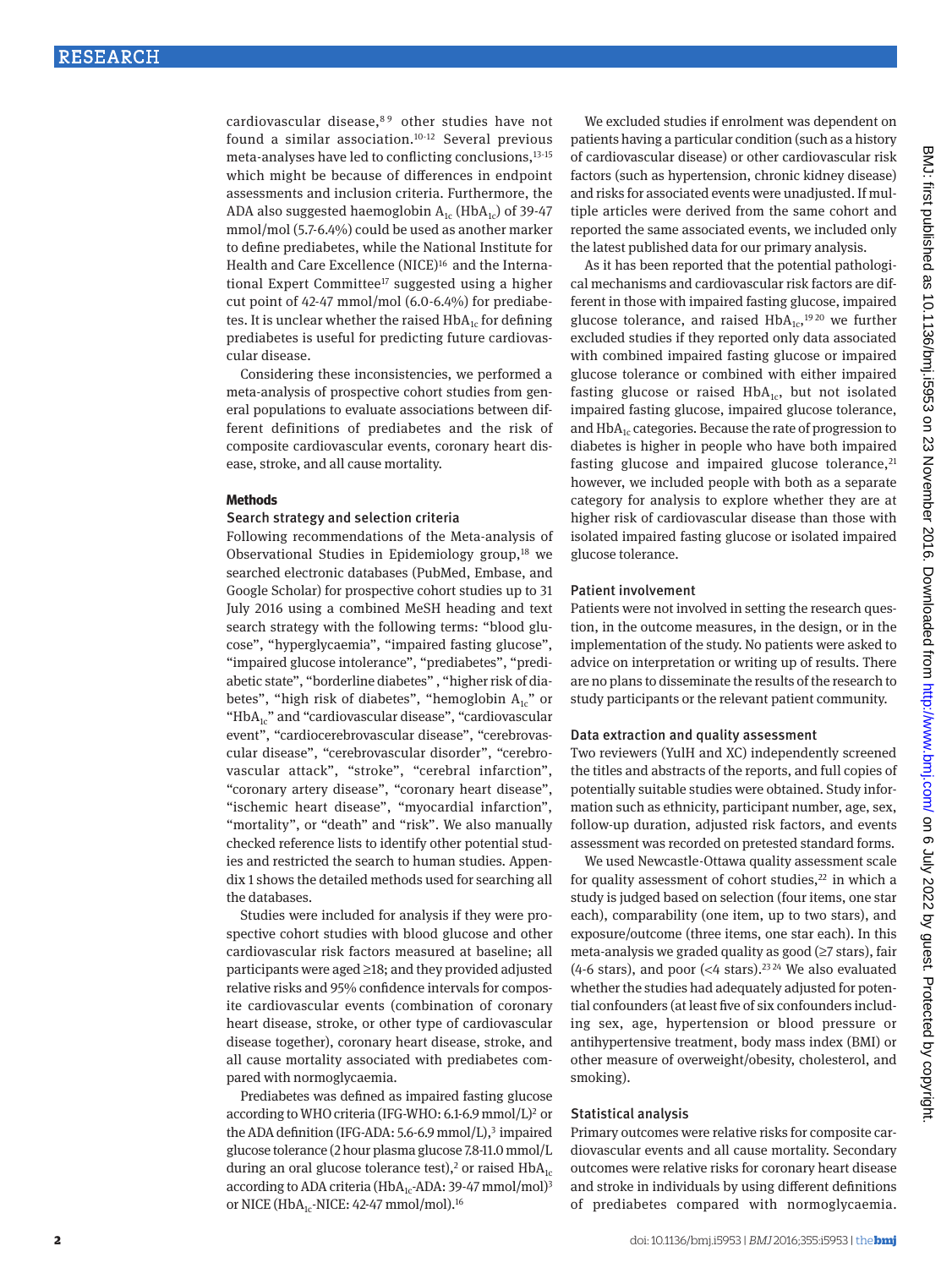Subgroup analyses of primary outcomes were conducted according to sex (men *v* women), ethnicity (Asian *v* non-Asian), age (average <55 *v* ≥55), possibility of enrolling patients with diabetes (yes *v* no), duration of follow-up (<10  $v \ge 10$  years), exclusion of individuals with baseline cardiovascular disease (yes *v* no), and study quality (adequate adjustment *v* inadequate adjustment). For composite cardiovascular events, we also performed subgroup analysis according to endpoint (incidence  $\nu$  mortality). We used  $\chi^2$  to test for subgroup differences—that is, whether the observed differences in the subgroups are compatible with chance alone. A low P value (or a large  $\chi^2$  statistic relative to its degree of freedom) provides evidence of heterogeneity beyond chance.<sup>25</sup>

For meta-analysis we used data on the adjusted outcome in every included study. We logarithmically transformed these data and calculated corresponding standard errors. An inverse variance approach was used to combine the log relative risk and SE. In cases where the odds ratio was described, we converted data to a relative risk for meta-analysis (RR=OR/([1− pRef]+[pRef×OR]), where pRef is the prevalence of the outcome in the reference group.26

Heterogeneity among studies was assessed with the Q statistic.  $P_{0 \text{ statistic}} \geq 0.10$  was considered to indicate no significant heterogeneity among the included studies. Even when a lack of heterogeneity was indicated, however, we report the results from the DerSimonian and Laird random effects models over the fixed effects model because the included studies differed to some extent, both clinically and methodologically (for example, baseline characteristics of the participants, follow-up duration, and adjustment of confounders). If no heterogeneity exits in the pooled data, results of random and fixed effects models are the same, and if signif-



Fig 1 | Flow of papers through review of prediabetes and risk of cardiovascular disease and all cause mortality. CVD=cardiovascular disease, CHD=coronary heart disease, IFG=impaired fasting glucose, IGT= impaired glucose tolerance

icant heterogeneity is present, a random effects model is more conservative.<sup>27</sup> To further confirm the results, we have presented the results with both fixed/random effects models in the forest plots.

We evaluated publication bias by inspecting funnel plots for each outcome in which the natural log relative risk was plotted against the SE and further tested with Egger's and Begg's tests. To assess the effect of individual studies on the estimated relative risk, we conducted a sensitivity analysis in which we recalculated the pooled relative risk by omitting one study at a time. Analyses were performed with RevMan 5.3 (Cochrane Collaboration, Copenhagen, Denmark) and Stata 12.0 (StataCorp LP, College Station, TX).

#### **Results**

#### Studies retrieved and characteristics

Our initial search returned 26 568 articles. After we screened titles and abstracts, 216 articles qualified for a full review (fig 1). We finally included 53 prospective cohort studies,  $8-1228-75$  comprising 1611339 individuals for analysis. For the association between prediabetes and risk of all cause mortality, composite cardiovascular disease, coronary heart disease, and stroke, 25, 35, 24, and 18 studies, respectively, provided data.

Table A in appendix 2 provides the key characteristics of the included studies. All were derived from the general population. Nine studies enrolled only men, and all others included both men and women. The duration of follow-up ranged from two to 20 years, with a median duration of 9.5 years. According to quality assessment criteria, 45 studies were graded as good quality and eight as fair (table B in appendix 2). Furthermore, based on adjusted confounders, 33 studies met our criteria for adequate adjustment, while 20 studies did not adequately adjust for potential confounders (table C in appendix 2).

All studies excluded people with fasting plasma glucose concentration ≥7.0 mmol/L, except for one that only measured 2 hour plasma glucose concentration during an oral glucose tolerance test at baseline,<sup>28</sup> with the possibility that a few patients with fasting plasma glucose ≥7.0 mmol/L were enrolled in the impaired glucose tolerance groups. Twenty eight studies measured fasting plasma glucose only at baseline without an oral glucose tolerance test; these studies therefore possibly enrolled patients with 2 hour plasma glucose ≥11.1 mmol/L.

## Prediabetes and all cause mortality

Twenty five studies reported data for the association between prediabetes and risk of all cause mortality. Random effects models analyses show that prediabetes was associated with an increased risk of all cause mortality: IFG-ADA (relative risk 1.13, 95% confidence interval 1.02 to 1.25), IFG-WHO (1.13, 1.05 to 1.21), impaired glucose tolerance (1.32, 1.23 to 1.40). Prediabetes was not associated with an increased risk of all cause mortality when it was defined as  $HbA_{1c}$  39-47 mmol/mol (0.97, 0.88 to 1.07) or  $HbA_{1c}$  42-47 mmol/mol (1.21, 0.95 to 1.56) (fig 2). Data from a single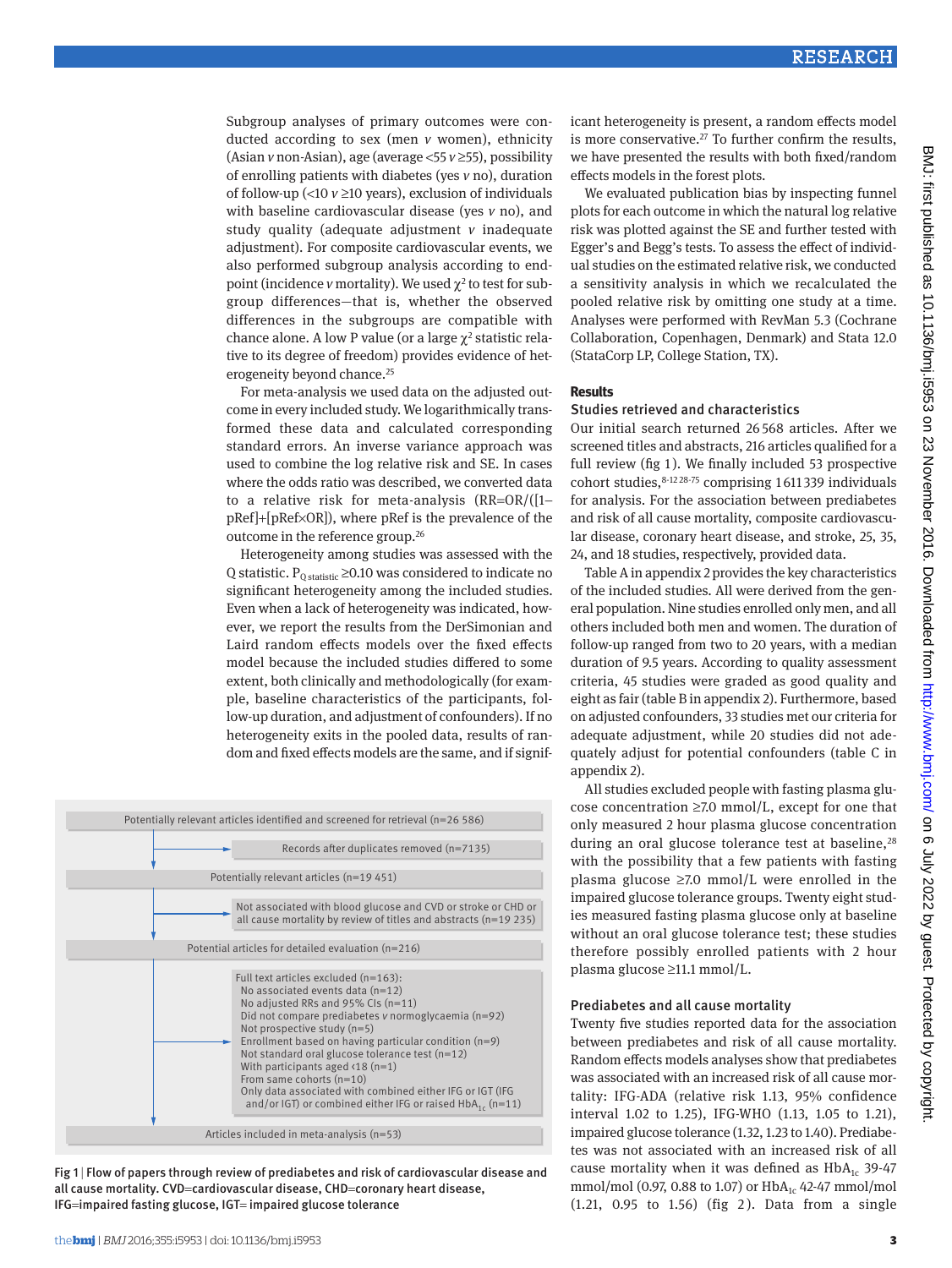# RESEARCH

| Relative risk | Weight              | Relative risk                                               |
|---------------|---------------------|-------------------------------------------------------------|
|               |                     | (95% CI)                                                    |
|               | 10                  | 0.93 (0.70 to 1.24)                                         |
|               | 7                   | 0.95 (0.67 to 1.35)                                         |
|               | 27                  | 1.03 (0.93 to 1.14)                                         |
|               | 10                  | 1.04 (0.79 to 1.38)                                         |
|               | $\overline{2}$      | 1.13 (0.52 to 2.46)                                         |
|               | 13                  | 1.21 (0.96 to 1.53)                                         |
|               | 19                  | 1.31 (1.11 to 1.55)                                         |
|               | 4                   | 1.37 (0.85 to 2.18)                                         |
|               | 9                   | 1.41 (1.04 to 1.89)                                         |
|               | 100                 | 1.13 (1.02 to 1.25)                                         |
|               |                     | 1.13 (1.06 to 1.20)                                         |
|               |                     |                                                             |
|               | 5                   | 0.83 (0.61 to 1.12)                                         |
|               | 4                   | 0.94 (0.68 to 1.31)                                         |
|               | $\langle 1 \rangle$ | 0.88 (0.32 to 2.39)                                         |
|               | 6                   | 1.05 (0.81 to 1.36)                                         |
|               | 2                   | 1.08 (0.70 to 1.67)                                         |
|               | 26                  | 1.11 (1.00 to 1.23)                                         |
|               | 5                   | 1.12 (0.80 to 1.45)                                         |
|               | 19                  | 1.13 (1.00 to 1.30)                                         |
|               | 7                   | 1.14 (0.90 to 1.45)                                         |
|               | $\langle 1$         | 1.28 (0.46 to 3.56)                                         |
|               | 18                  | 1.20 (1.05 to 1.39)                                         |
|               | $\overline{2}$      | 1.60 (1.00 to 2.40)                                         |
|               | 3                   | 1.71 (1.17 to 2.49)                                         |
|               | 100                 | 1.13 (1.05 to 1.21)                                         |
|               |                     | 1.13 (1.06 to 1.20)                                         |
|               |                     |                                                             |
|               | 3                   | 1.10 (0.80 to 1.60)                                         |
|               | 4                   | 1.10 (0.80 to 1.50)                                         |
|               | 6                   | 1.12 (0.86 to 1.46)                                         |
|               | 6                   | 1.15 (0.89 to 1.48)                                         |
|               | 4                   | 1.16 (0.83 to 1.60)                                         |
|               | 2                   | 1.17 (0.71 to 1.93)                                         |
|               | 17                  | 1.30 (1.11 to 1.52)                                         |
|               | 6                   | 1.35 (1.03 to 1.77)                                         |
|               |                     | 1.40 (1.27 to 1.54)                                         |
|               |                     | 1.50 (1.10 to 2.00)                                         |
|               |                     | 1.57 (1.11 to 2.22)                                         |
|               |                     | 1.32 (1.23 to 1.40)                                         |
|               |                     | 1.32 (1.23 to 1.40)                                         |
|               |                     |                                                             |
|               |                     | 0.95 (0.84 to 1.08)                                         |
|               |                     | 0.95 (0.79 to 1.14)                                         |
|               |                     | 1.10 (0.82 to 1.48)                                         |
|               |                     | 1.21 (0.73 to 2.00)                                         |
|               |                     | 0.97 (0.88 to 1.07)                                         |
|               |                     | 0.97 (0.88 to 1.07)                                         |
|               |                     |                                                             |
|               |                     |                                                             |
|               |                     |                                                             |
|               | 100                 | $1.21$ (0.95 to 1.56)                                       |
|               | (95% CI)            | $(\%)$<br>44<br>5<br>3<br>100<br>58<br>27<br>11<br>4<br>100 |

**Relative risk**

Fig 2 | Association between prediabetes and risk of all cause mortality. D+L=DerSimonian and Laird random effects models;  $HbA_{1c}$ -ADA=prediabetes defined as raised  $HbA_{1c}$ according to American Diabetes Association (ADA) criteria (39-47 mmol/mol);  $HbA_{1c}$ -NICE=prediabetes defined as raised  $HbA_{1c}$  according to NICE guidance (42-47 mmol/mol); IFG-ADA=impaired fasting glucose (IFG) according to ADA criteria (fasting plasma glucose of 5.6-6.9 mmol/L); IFG-WHO=IFG according to WHO criteria (6.1-6.9 mmol/L); IGT=impaired glucose tolerance; I-V=inverse variance fixed effects models

study showed that prediabetes defined as IFG-ADA and impaired glucose tolerance was not associated with increased risk of all caused mortality (1.03, 0.75 to 1.42).<sup>48</sup> No studies reported the risk of all cause mortality in patients with both IFG-WHO and impaired glucose tolerance. The increased risk of all cause mortality was significantly higher in the impaired glucose tolerance group than in groups according to other definitions of prediabetes (P<0.001).

 $to 1.24$ to 1.35)  $to 1.14$ to 1.38)  $to 2.46)$  $to 1.53$  $to 1.55$ to 2.18) to 1.89) to 1.25) to  $1.20$ )

**Weight**

 $1.12$  $to 1.31$ to 2.39)  $to 1.36$ to 1.67)  $to 1.23$  $to 1.45$ to 1.30)  $to 1.45$ to 3.56) to 1.39)  $10.2.40$ to 2.49) to 1.21) to 1.20)

 $to 1.60$  $to 1.50$  $to 1.46$  $to 1.48$  $1.60$ to 1.93)  $to 1.52$ to 1.77) to  $1.54$ ) to 2.00) to 2.22) to 1.40)  $to 1.40$ 

to 1.08) to 1.14) to 1.48) to 2.00)  $to 1.07$ to 1.07)

to  $1.42$ )

# Prediabetes and composite cardiovascular events

Thirty five studies reported data for the association between prediabetes and risk of composite cardiovascular disease. Table D in appendix 2 provides detailed definitions of composite cardiovascular disease in every included study. Random effects models analyses showed that prediabetes was associated with increased composite cardiovascular events when it was defined as IFG-ADA (relative risk 1.13, 95% confidence interval 1.05 to 1.21), IFG-WHO (1.26, 1.12 to 1.41), impaired glucose tolerance (1.30, 1.19 to 1.42),  $HbA_{1c}$  38.8-46.4 mmol/mol  $(1.21, 1.01 \text{ to } 1.44)$ , or  $HbA_{1c}$  42.11-46.4 mmol/mol (1.25, 1.01 to 1.55) (fig 3). The difference in risk of cardiovascular disease with different definitions of prediabetes was not significant (P=0.16). No studies reported the risk of composite cardiovascular events in patients with both impaired plasma glucose (either IFG-ADA or IFG-WHO) and impaired glucose tolerance.

# Prediabetes and risk of coronary heart disease

Twenty four studies reported data for the association between prediabetes and risk of coronary heart disease. Similar to results for composite cardiovascular events, prediabetes was associated with increased risk of coronary heart disease when it was defined as IFG-ADA (relative risk 1.10, 95% confidence interval 1.04 to 1.16), IFG-WHO (1.18, 1.08 to 1.28), impaired glucose tolerance  $(1.20, 1.0 \text{ to } 1.44)$ ,  $HbA_{1c}$  39-47 mmol/mol  $(1.15, 1.01 \text{ to } 1.44)$ 1.33), or HbA<sub>1c</sub> 42-47 mmol/mol (1.28, 1.03 to 1.59) (fig 4). Combined data from two studies, however, did not show an increased risk of coronary heart disease in people with both IFG-ADA and impaired glucose tolerance (0.93, 0.70 to 1.25). No studies reported the risk of coronary heart disease in people with both IFG-WHO and impaired glucose tolerance. There was no significant different in risk of coronary heart disease with different definition of prediabetes (P=0.36).

# Prediabetes and risk of stroke

Eighteen studies reported data for the association between prediabetes and risk of stroke. Combined data showed that IFG-ADA (relative risk 1.06, 95% confidence interval 1.01 to 1.11), IFG-WHO (1.17, 1.09 to 1.25), or impaired glucose tolerance (1.20, 1.0 to 1.45) were associated with an increased risk of stroke after multivariate adjustment. The risk of stroke, however, was not significant in studies that defined prediabetes as raised  $HbA<sub>1c</sub>$ , either according to the ADA (1.05, 0.81 to 1.35) or NICE recommendation (1.33, 0.89 to 1.99) (fig 5). No studies reported data the risk of stroke with prediabetes defined as combined impaired fasting glucose (either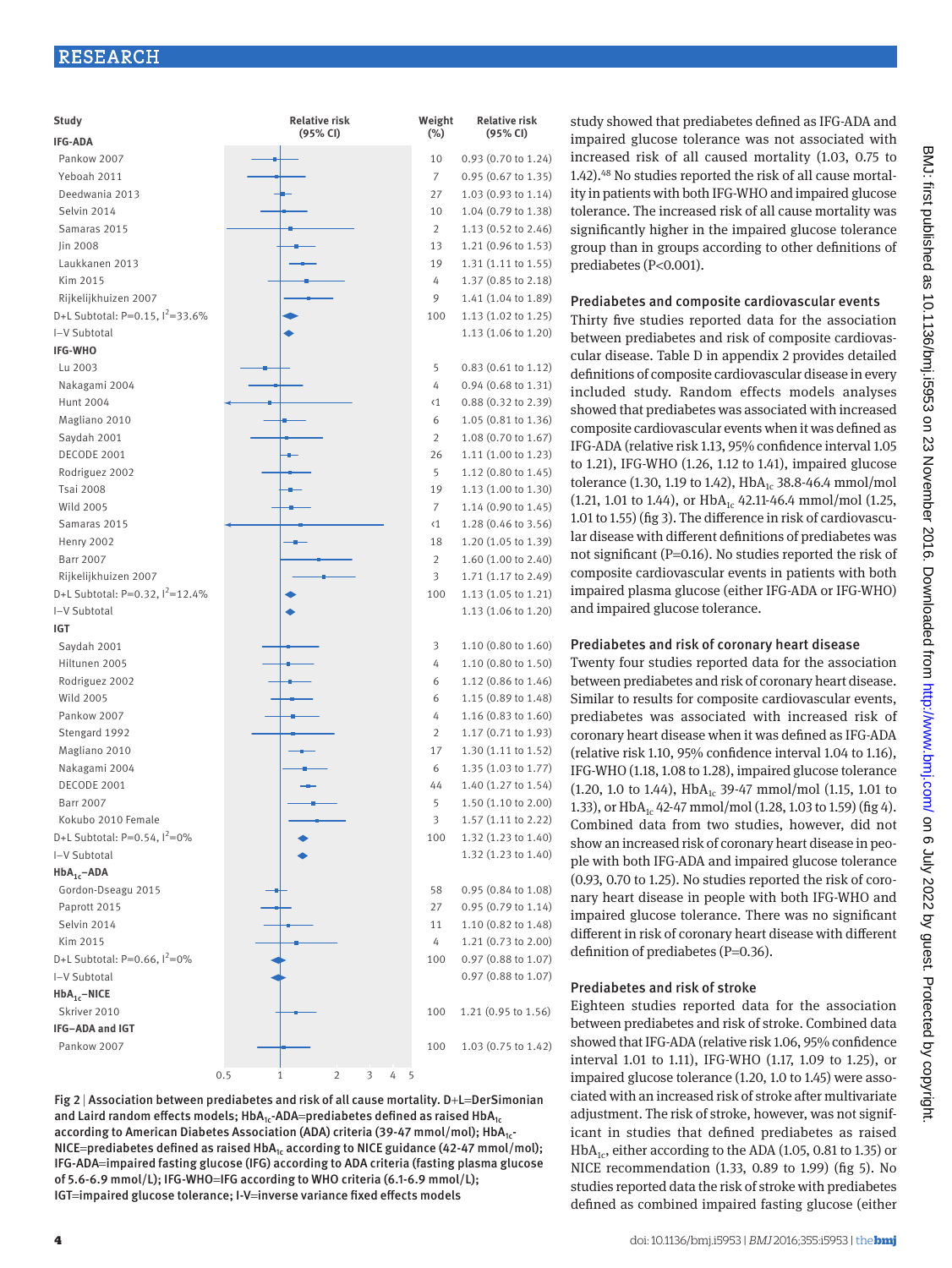| Study                               | <b>Relative risk</b>                 | Weight         | <b>Relative risk</b>          |
|-------------------------------------|--------------------------------------|----------------|-------------------------------|
| <b>IFG-ADA</b>                      | (95% CI)                             | $(\%)$         | (95% CI)                      |
| Khang 2010                          |                                      | 6              | $0.95(0.75 \text{ to } 1.21)$ |
| Deedwania 2013                      |                                      | 9              | $0.97(0.83 \text{ to } 1.14)$ |
| Kim 2013                            |                                      | 18             | 1.03(1.00 to 1.06)            |
| Ma 2012                             |                                      | 3              | $1.05(0.74 \text{ to } 1.49)$ |
| Kim 2015                            |                                      | 13             | $1.05(0.95 \text{ to } 1.15)$ |
| Schottker 2013                      |                                      | 7              | 1.10 (0.88 to 1.30)           |
| Yeboah 2011                         |                                      | 5              | $1.16(0.88 \text{ to } 1.52)$ |
| Selvin 2014                         |                                      | $\overline{7}$ | 1.18 (0.95 to 1.46)           |
| Levitzky 2008                       |                                      | 5              | $1.19(0.92 \text{ to } 1.54)$ |
| Kokubo 2010                         |                                      | 6              | 1.25 (1.00 to 1.58)           |
| <b>Wang 2007a</b>                   |                                      | 5              | $1.29(0.99 \text{ to } 1.66)$ |
| Liu 2007                            |                                      | 9              | $1.29(1.10 \text{ to } 1.51)$ |
| Rijkelijkhuizen 2007                |                                      | $\overline{2}$ | 1.37 (0.87 to 2.16)           |
| Laukkanen 2013                      |                                      | 3              | 1.51 (1.07 to 2.14)           |
| Jin 2008                            |                                      | $\mathbf{1}$   | 2.45(1.30 to 4.62)            |
| D+L Subtotal: P=0.009, $1^2$ =52.7% |                                      | 100            | 1.13(1.05 to 1.21)            |
| I-V Subtotal                        |                                      |                | 1.05 (1.02 to 1.08)           |
| <b>IFG-WHO</b>                      |                                      |                |                               |
| Saydah 2001                         |                                      | $\overline{2}$ | $0.65$ $(0.31$ to $1.34)$     |
| Lu 2003                             |                                      | 3              | $0.75(0.41 \text{ to } 1.36)$ |
| Rodriguez 2002                      |                                      | 4              | $0.88(0.52 \text{ to } 1.47)$ |
| Oizumi 2008                         |                                      | 4              | $0.88(0.52 \text{ to } 1.50)$ |
| Nakagami 2004                       |                                      | 5              | $1.05(0.67 \text{ to } 1.65)$ |
| Magliano 2010                       |                                      | 6              | $1.06$ $(0.74$ to $1.52)$     |
| <b>Wild 2005</b>                    |                                      | 6              | 1.06 (0.72 to 1.57)           |
| DECODE 2001                         |                                      | 12             | 1.09 (0.90 to 1.30)           |
| Nakanishi 2004                      |                                      | $\mathbf{1}$   | 1.31 (0.51 to 3.34)           |
| <b>Wang 2007a</b>                   |                                      | 9              | 1.34 (1.02 to 1.77)           |
| Barzilay 1999                       |                                      | 10             | 1.39 (1.09 to 1.77)           |
| Nilsson 2007                        |                                      | 9              | 1.39 (1.07 to 1.81)           |
| <b>Tsai 2008</b>                    |                                      | 9              | 1.41 (1.10 to 1.90)           |
| <b>Henry 2002</b>                   |                                      | 9              | 1.44 (1.09 to 1.90)           |
| <b>Hunt 2004</b>                    |                                      | $\mathbf{1}$   | $1.62$ (0.50 to 5.25)         |
| <b>Chien 2008</b>                   |                                      | 6              | $1.87(1.28 \text{ to } 2.75)$ |
| Rijkelijkhuizen 2007                |                                      | 3              | $1.87(1.07 \text{ to } 3.25)$ |
| <b>Barr 2007</b>                    |                                      | $\overline{2}$ | 2.50(1.20 to 5.10)            |
| D+L Subtotal: P=0.06, $1^2$ =36.6%  |                                      | 100            | $1.26(1.12 \text{ to } 1.41)$ |
| I-V Subtotal                        |                                      |                | 1.26 (1.16 to 1.37)           |
| <b>IGT</b>                          |                                      |                |                               |
| Saydah 2001                         |                                      | 3              | $1.00$ $(0.60$ to $1.60)$     |
| Rodriguez 2002                      |                                      | 3              | 1.10 (0.68 to 1.78)           |
| Stengard 1992                       |                                      | $\overline{2}$ | 1.13 (0.62 to 2.06)           |
| Wild 2005                           |                                      | 5              | 1.14 (0.75 to 1.72)           |
| <b>Barr 2007</b>                    |                                      | $\overline{2}$ | 1.20 (0.70 to 2.20)           |
| Chien 2008                          |                                      | 5              | 1.20 (0.80 to 1.79)           |
| Barzilay 1999                       |                                      | 7              | 1.23 (1.01 to 1.98)           |
| Magliano 2010                       |                                      | 17             | $1.27(1.02 \text{ to } 1.58)$ |
| Nakagami 2004                       |                                      | 5              | 1.27 (0.86 to 1.88)           |
| DECODE 2001                         |                                      | 31             | $1.34(1.14 \text{ to } 1.57)$ |
| Oizumi 2008                         |                                      | 8              | 1.37 (0.99 to 1.89)           |
| <b>Wang 2007a</b>                   |                                      | 10             | $1.55(1.17 \text{ to } 2.05)$ |
| Tai 2004                            |                                      | $\mathbf{1}$   | $3.00$ $(1.22$ to $7.38)$     |
| D+L Subtotal: P=0.82, $I^2=0\%$     |                                      | 100            | 1.30 (1.19 to 1.42)           |
| I-V Subtotal                        |                                      |                | 1.30 (1.19 to 1.42)           |
| $HbA_{1c}$ -ADA                     |                                      |                |                               |
| Schottker 2013                      |                                      | 20             | 1.03 (0.86 to 1.23)           |
| Gordon-Dseagu 2015                  |                                      | 18             | $1.06(0.85 \text{ to } 1.31)$ |
| Kim 2015                            |                                      | 23             | 1.12 (1.01 to 1.24)           |
| Eastwood 2015                       |                                      | 21             | 1.16(1.00 to 1.35)            |
| Selvin 2014                         |                                      | 18             | 1.88 (1.52 to 2.31)           |
| D+L Subtotal: P<0.001, $1^2$ =82.7% |                                      | 100            | 1.21(1.01 to 1.44)            |
| I-V Subtotal                        |                                      |                | $1.17(1.09 \text{ to } 1.25)$ |
| $HbA_1$ , -NICE                     |                                      |                |                               |
| Eastwood 2015                       |                                      | 100            | $1.25(1.01 \text{ to } 1.55)$ |
|                                     | 0.5<br>$\overline{2}$<br>3<br>5<br>4 |                |                               |

American Diabetes Association (ADA) criteria (39-47 mmol/mol); HbA<sub>1c</sub>-NICE=prediabetes defined as raised  $HbA_{1c}$ according to NICE guidance (42-47 mmol/mol); IFG-ADA=impaired fasting glucose (IFG) according to ADA criteria (fasting plasma glucose of 5.6-6.9 mmol/L); IFG-WHO=IFG according to WHO criteria (6.1-6.9 mmol/L); IGT=impaired glucose tolerance; I-V=inverse variance fixed effects models

Fig 3 | Association between prediabetes and composite cardiovascular events. D+L=DerSimonian and Laird random effects models;  $HbA_{1c}$ -

ADA=prediabetes defined as raised  $HbA_{1c}$  according to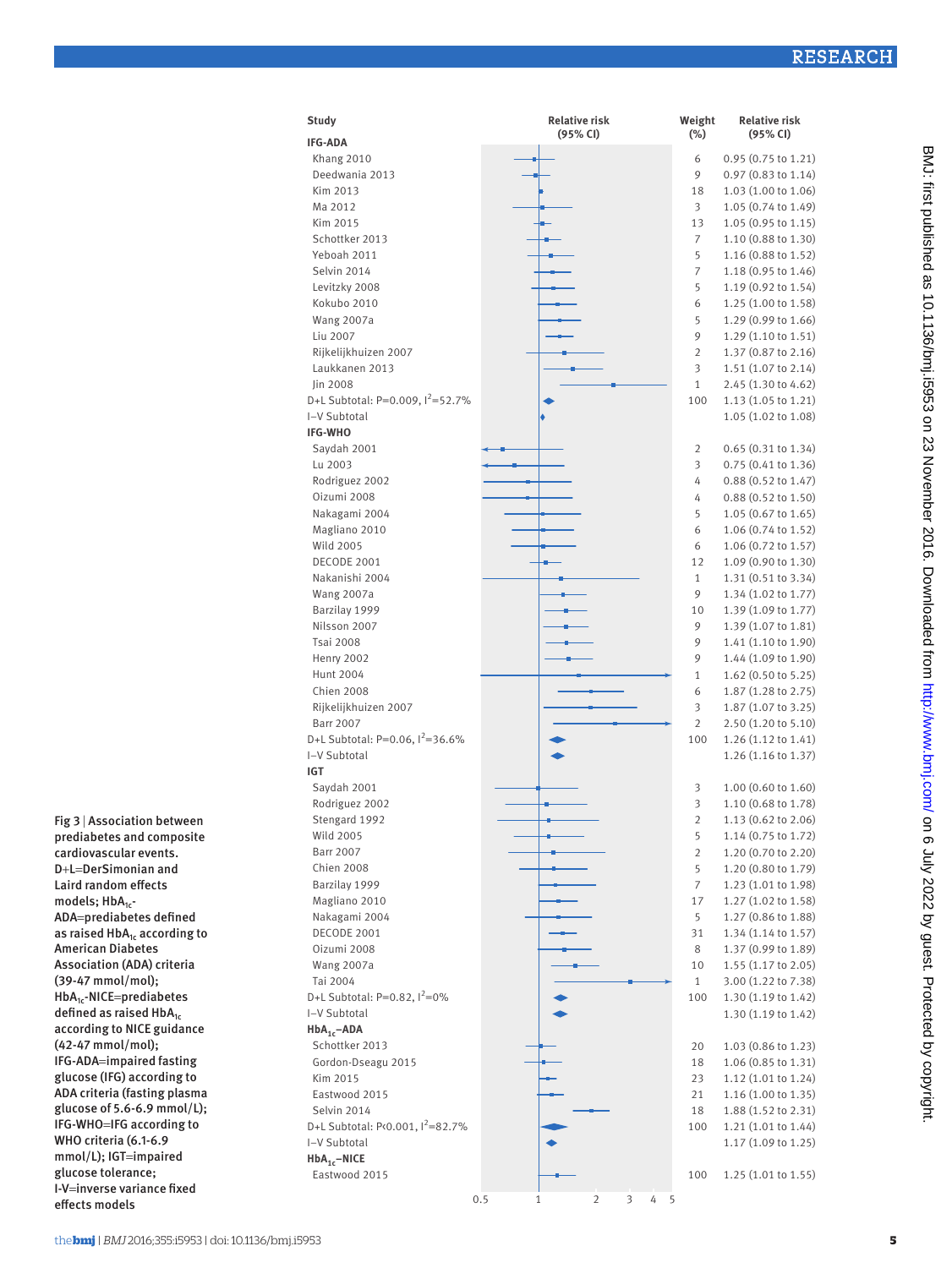| Study                              | <b>Relative risk</b>                 | Weight      | <b>Relative risk</b>                       |
|------------------------------------|--------------------------------------|-------------|--------------------------------------------|
| <b>IFG-ADA</b>                     | (95% CI)                             | $(\%)$      | (95% CI)                                   |
| Doi 2010                           |                                      | 2           | $0.85(0.59 \text{ to } 1.22)$              |
| Pankow 2007                        |                                      | 4           | $0.87$ (0.67 to 1.12)                      |
| Kim 2015                           |                                      | 5           | $0.88$ (0.69 to 1.12)                      |
| Ma 2012                            |                                      | 1           | $1.00(0.54 \text{ to } 1.85)$              |
| Kim 2008                           |                                      | $\langle 1$ | $1.00$ (0.40 to 2.50)                      |
| Deedwania 2013                     |                                      | 7           | 1.00 (0.82 to 1.22)                        |
| Yeboah 2011                        |                                      | 3           | 1.01 (0.72 to 1.42)                        |
| Kim 2013                           |                                      | 32          | 1.07 (1.02 to 1.12)                        |
| <b>Wang 2007</b>                   |                                      | 2           | 1.08 (0.73 to 1.60)                        |
| Samaras 2015                       |                                      | $\langle 1$ | 1.08 (0.30 to 3.89)                        |
| Selvin 2013                        |                                      | 11          | 1.10 (0.95 to 1.27)                        |
| McNeill 2006                       |                                      | 12          | 1.17 (1.02 to 1.34)                        |
| Levitzky 2008                      |                                      | 4           | $1.19(0.91 \text{ to } 1.55)$              |
| Khang 2010                         |                                      | 2           | 1.24 (0.86 to 1.77)                        |
| Tai 2004                           |                                      | 2           | 1.25 (0.85 to 1.84)                        |
| McNeill 2005                       |                                      | 6           | 1.28 (1.04 to 1.57)                        |
| Liu 2007                           |                                      | 3           | 1.42 (1.06 to 1.89)                        |
| Kokubo 2010                        |                                      | 3           | $1.46$ (1.04 to 2.04)                      |
| D+L Subtotal: P=0.26, $1^2$ =15.8% |                                      | 100         | 1.10 (1.04 to 1.16)                        |
| I-V Subtotal                       |                                      |             | 1.08 (1.04 to 1.13)                        |
| <b>IFG-WHO</b>                     |                                      |             |                                            |
| Oizumi 2008                        |                                      | ‹1          | $0.50$ $(0.16$ to $1.60)$                  |
| Doi 2010                           |                                      | 1           | $0.73$ $(0.31$ to $1.72)$                  |
| Onat 2013                          |                                      | 2           | 1.02 (0.59 to 1.77)                        |
| Palmieri 2006                      |                                      | 8           | 1.04 (0.78 to 1.39)                        |
| DECODE 2001                        |                                      | 10          | 1.07 (0.83 to 1.39)                        |
| McNeill 2005                       |                                      | 18          | $1.09(0.91 \text{ to } 1.31)$              |
| Wannamethee 2008                   |                                      | 30          | 1.18 (1.03 to 1.35)                        |
| <b>Wang 2007</b>                   |                                      | 4           | 1.25 (0.82 to 1.92)                        |
| Levitzky 2008<br>McNeill 2006      |                                      | 6           | 1.31 (0.95 to 1.81)                        |
| D+L Subtotal: P=0.39, $1^2$ =5.6%  |                                      | 21<br>100   | 1.38 (1.17 to 1.63)                        |
| I-V Subtotal                       |                                      |             | 1.18 (1.08 to 1.28)<br>1.18 (1.09 to 1.27) |
| <b>IGT</b>                         |                                      |             |                                            |
| Pankow 2007                        |                                      | 19          | $0.83$ $(0.59$ to $1.17)$                  |
| Doi 2010                           |                                      | 11          | 1.02 (0.62 to 1.69)                        |
| <b>Wang 2007</b>                   |                                      | 13          | 1.20 (0.77 to 1.86)                        |
| Oizumi 2008                        |                                      | 9           | 1.21 (0.69 to 2.13)                        |
| DECODE 2001                        |                                      | 31          | 1.28 (1.02 to 1.59)                        |
| Kim 2008                           |                                      | 4           | 1.50 (0.60 to 3.75)                        |
| Tai 2004                           |                                      | 11          | 1.86 (1.12 to 3.09)                        |
| Onat 2013                          |                                      | 3           | $1.86(0.69 \text{ to } 5.05)$              |
| D+L Subtotal: P=0.25, $1^2$ =22.4% |                                      | 100         | 1.20 (1.00 to 1.44)                        |
| I-V Subtotal                       |                                      |             | $1.20(1.04 \text{ to } 1.39)$              |
| $HbA_1$ -ADA                       |                                      |             |                                            |
| Eastwood 2015                      |                                      | 70          | $1.12(0.95 \text{ to } 1.32)$              |
| Kim 2015                           |                                      | 30          | $1.24$ (0.97 to 1.60)                      |
| D+L Subtotal: P=0.51, $1^2$ =0%    |                                      | 100         | 1.15(1.01 to 1.33)                         |
| I-V Subtotal                       |                                      |             | 1.15 (1.01 to 1.33)                        |
| $HbA_{1c}$ -NICE                   |                                      |             |                                            |
| Eastwood 2015                      |                                      | 100         | 1.28 (1.03 to 1.59)                        |
| IFG-ADA and IGT                    |                                      |             |                                            |
| Kim 2008                           |                                      | 7           | 1.43 (0.49 to 4.19)                        |
| Pankow 2007                        |                                      | 93          | 0.90 (0.66 to 1.21)                        |
| D+L Subtotal: P=0.42, $1^2$ =0%    |                                      | 100         | $0.93$ $(0.70$ to 1.25)                    |
| I-V Subtotal                       |                                      |             | $0.93$ $(0.70$ to 1.25)                    |
|                                    | 0.5<br>$\overline{2}$<br>3<br>5<br>4 |             |                                            |

Fig 4 | Association between prediabetes and risk of coronary heart disease. D+L=DerSimonian and Laird random effects models; HbA<sub>1c</sub>-ADA=prediabetes defined as raised HbA<sub>1c</sub> according to American Diabetes Association (ADA) criteria (39-47 mmol/mol);  $HbA_{1c}$ -NICE=prediabetes defined as raised  $HbA_{1c}$  according to NICE guidance (42-47 mmol/mol); IFG-ADA=impaired fasting glucose (IFG) according to ADA criteria (fasting plasma glucose of 5.6-6.9 mmol/L); IFG-WHO=IFG according to WHO criteria (6.1-6.9 mmol/L); IGT=impaired glucose tolerance; I-V=inverse variance fixed effects models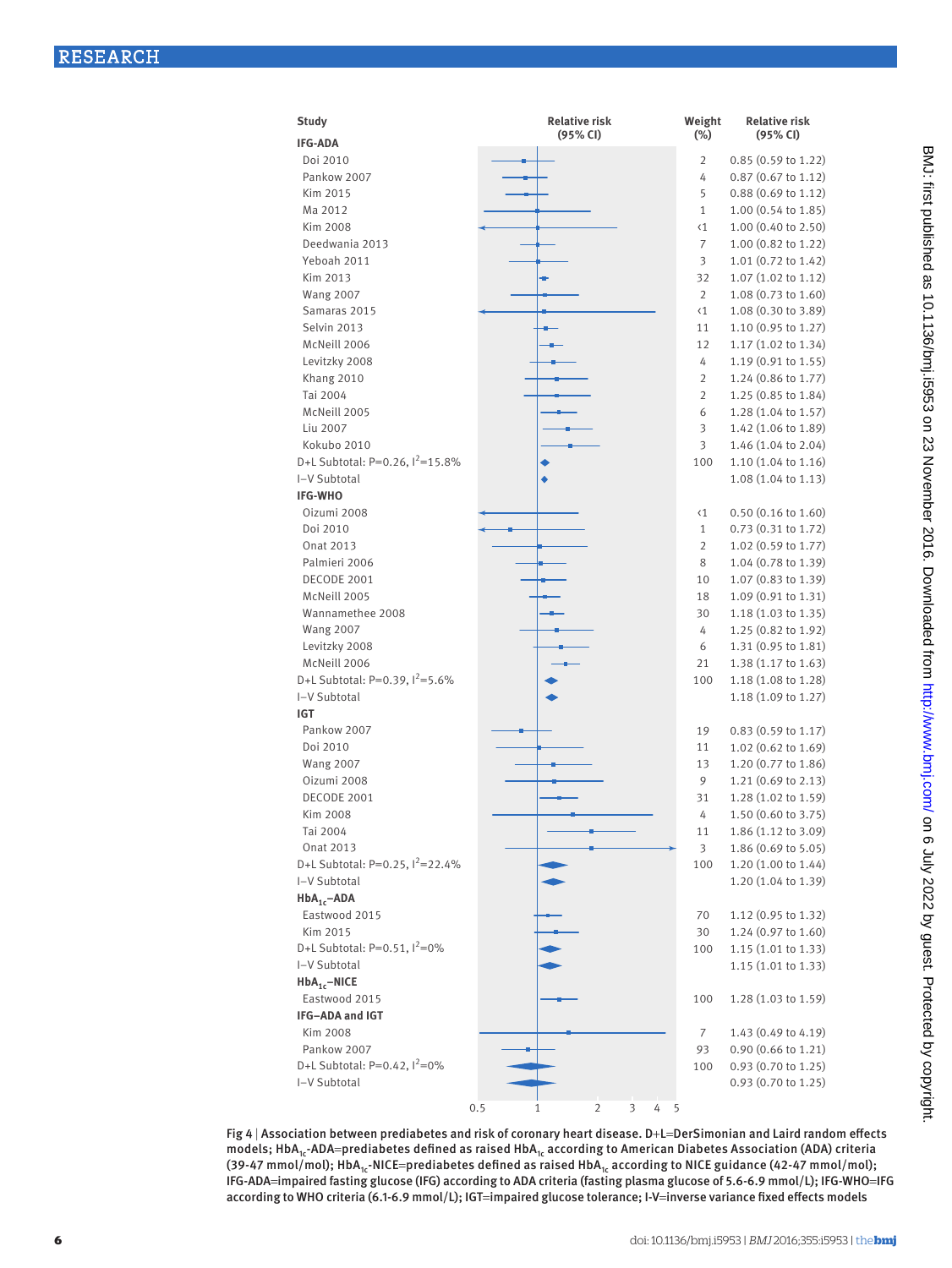IFG-ADA or IFG-WHO) and impaired glucose tolerance. There was no significant different for increased risk of stroke in different definition of prediabetes (P=0.64).

#### Sensitivity analyses and subgroup analyses

We found no evidence of publication bias based on visual inspection of funnel plots (appendix 3) or according to Begg's or Egger's tests (all P>0.1). Sensitivity analyses confirmed that the association between endpoint events and the different definitions of prediabetes did not change with the use of random effects models or fixed effects models for the meta-analysis. Furthermore, considering smoking is the strongest confounder for cardiovascular disease, we further performed a sensitivity analysis on primary outcomes with data with adjustment for smoking. We found that after controlling for smoking, the presence of prediabetes remained

| Study                              | <b>Relative risk</b>                      | Weight         | <b>Relative risk</b>  |
|------------------------------------|-------------------------------------------|----------------|-----------------------|
| <b>IFG-ADA</b>                     | (95% CI)                                  | $(\%)$         | (95% CI)              |
| Doi 2010                           |                                           | $\mathbf{1}$   | 0.83 (0.53 to 1.30)   |
| Yeboah 2011                        |                                           | $\mathbf{1}$   | 0.85 (0.48 to 1.51)   |
| Deedwania 2013                     |                                           | $\overline{7}$ | 0.86 (0.72 to 1.03)   |
| Khang 2010                         |                                           | $\overline{2}$ | $0.86$ (0.63 to 1.16) |
| Kim 2015                           |                                           | 3              | 1.05 (0.80 to 1.37)   |
| Kim 2013                           |                                           | 37             | 1.07 (1.01 to 1.13)   |
| Ma 2012                            |                                           | $\mathbf{1}$   | 1.09 (0.71 to 1.69)   |
| <b>Sung 2009</b>                   |                                           | 45             | 1.10 (1.05 to 1.15)   |
| Kokubo 2010                        |                                           | 2              | 1.11 (0.81 to 1.52)   |
| Liu 2007                           |                                           | $\mathbf{1}$   | 1.14 (0.73 to 1.78)   |
| Samaras 2015                       |                                           | $\langle 1$    | 1.46 (0.60 to 3.55)   |
| D+L Subtotal: P=0.32, $1^2$ =13.4% |                                           | 100            | 1.06 (1.01 to 1.11)   |
| I-V Subtotal                       |                                           |                | 1.07 (1.04 to 1.11)   |
| <b>IFG-WHO</b>                     |                                           |                |                       |
| Doi 2010                           |                                           | $\langle 1$    | 0.98 (0.22 to 4.37)   |
| Oizumi 2008                        |                                           | $\mathbf{1}$   | 1.11 (0.61 to 2.02)   |
| <b>Sung 2009</b>                   |                                           | 70             | 1.15 (1.06 to 1.25)   |
| Hyvarinen 2009                     |                                           | 17             | 1.20 (0.96 to 1.51)   |
| Sui 2011                           |                                           | 9              | 1.18 (1.00 to 1.40)   |
| Mazza 2001                         |                                           | $\overline{2}$ | 1.83 (1.10 to 3.00)   |
| D+L Subtotal: P=0.64, $1^2$ =0%    |                                           | 100            | 1.17 (1.09 to 1.25)   |
| I-V Subtotal                       |                                           |                | 1.17 (1.09 to 1.25)   |
| <b>IGT</b>                         |                                           |                |                       |
| Doi 2010                           |                                           | 13             | 0.89 (0.55 to 1.44)   |
| Hyvarinen 2009                     |                                           | 55             | 1.14 (0.96 to 1.35)   |
| Kaarisalo 2006                     |                                           | 13             | 1.48 (0.91 to 2.41)   |
| Oizumi 2008                        |                                           | 19             | 1.51 (1.02 to 2.24)   |
| D+L Subtotal: P=0.28, $1^2$ =21.4% |                                           | 100            | 1.20 (1.00 to 1.45)   |
| I-V Subtotal                       |                                           |                | 1.18 (1.03 to 1.36)   |
| $HbA_1$ <sub>c</sub> $-ADA$        |                                           |                |                       |
| Kim 2015                           |                                           | 75             | 1.00 (0.74 to 1.33)   |
| Eastwood 2015                      |                                           | 25             | 1.21 (0.73 to 2.01)   |
| D+L Subtotal: P=0.52, $I^2=0\%$    |                                           | 100            | 1.05 (0.81 to 1.35)   |
| I-V Subtotal                       |                                           |                | 1.05 (0.81 to 1.35)   |
| $HbA_1$ -NICE                      |                                           |                |                       |
| Eastwood 2015                      |                                           | 100            | 1.33 (0.89 to 1.99)   |
|                                    | 0.5<br>$\overline{2}$<br>1<br>3<br>4<br>5 |                |                       |
|                                    |                                           |                |                       |

Fig 5 | Association between prediabetes and risk of stroke. D+L=DerSimonian and Laird random effects models;  $HbA_{1c}$ -ADA=prediabetes defined as raised  $HbA_{1c}$  according to American Diabetes Association (ADA) criteria (39-47 mmol/mol); HbA<sub>1c</sub>-NICE=prediabetes defined as raised  $HbA_1c$  according to NICE guidance (42-47 mmol/mol); IFG-ADA=impaired fasting glucose (IFG) according to ADA criteria (fasting plasma glucose of 5.6-6.9 mmol/L); IFG-WHO=IFG according to WHO criteria (6.1-6.9 mmol/L); IGT=impaired glucose tolerance; I-V=inverse variance fixed effects models

associated with an increased risk of composite cardiovascular disease when it was defined as IFG-ADA, IFG-WHO, impaired glucose tolerance, or  $HbA_{1c}$  39-47 mmol/mol or 42-47 mmol/mol (fig A in appendix 4). The risk of all cause mortality associated with IFG-ADA was not significant under random effects models analysis (relative risk 1.09, 95% confidence interval 0.97 to 1.22), though it did reach significance when we used fixed effects models (1.08, 1.0 to 1.17). Furthermore, IFG-WHO or impaired glucose tolerance was still associated with an increased risk of all cause mortality after we excluded data from studies that did not adjust for smoking (fig B in appendix 4).

Tables E and F in appendix 2 show the results of subgroup analyses for the risk of all cause mortality and composite cardiovascular events associated with prediabetes defined as IFG-ADA, IFG-WHO, or impaired glucose tolerance. Briefly, we found no significant heterogeneity among all subgroup comparisons for prediabetes defined as IFG-WHO or impaired glucose tolerance (all P≥0.05). IFG-ADA, however, was significantly associated with all cause mortality in participants with a mean age <55 at study entry, but not in those aged  $\geq$ 55 (P=0.009 for interaction). This was the only significant heterogeneity we observed among all subgroup comparisons in our study. We did not perform subgroup analyses for participants with other definitions of prediabetes because of the limited number of studies.

# **Discussion**

## Principal findings

In this meta-analysis with a large sample size (comprising 1 611 339 individuals), we found that prediabetes defined as impaired fasting glucose or impaired glucose tolerance was associated with an increased risk of composite cardiovascular events, coronary heart disease, stroke, and all cause mortality. Importantly, we observed increased risks when fasting plasma glucose was as low as 5.6 mmol/L according to the current ADA definition of impaired fasting glucose (IFG-ADA).3 We also found that the risks for composite cardiovascular events and coronary heart disease were higher in people with prediabetes defined as raised  $HbA_{1c}$  of 39-47 mmol/mol (according to ADA criteria)<sup>3</sup> or 42-47 mmol/ mol (according to NICE),<sup>16</sup> respectively.

# Strengths and limitations of study

An important strength of our study is the large sample size. We included only prospective cohort studies with adjusted relative risks from general populations. There were, however, some limitations. Firstly, though individuals with prediabetes are more likely to progress to diabetes than those with normoglycaemia, most of the included studies did not adjust for the future development of diabetes during the follow-up period. Therefore, it is still unclear whether the long term health risk associated with prediabetes is because of a mild increase of blood glucose concentration or because of future progression to diabetes. Nevertheless, the results indicate that, on the basis of a "snapshot" measurement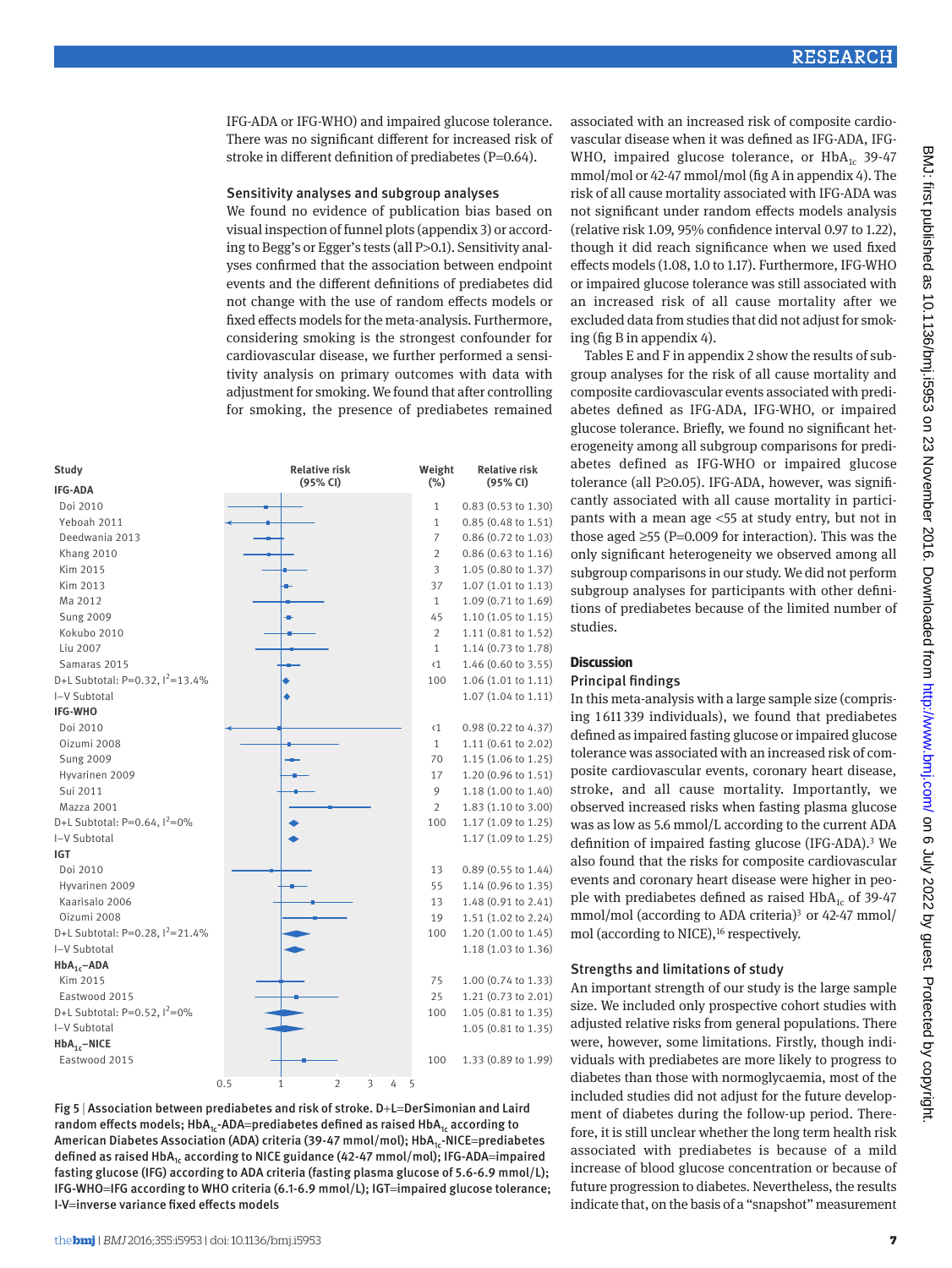of blood glucose, prediabetes is associated with an increased risk of cardiovascular disease as well as all cause mortality, and early lifestyle interventions should be implemented in these populations. Secondly, almost half of the included studies measured fasting plasma glucose only at baseline, without performing an oral glucose tolerance test; therefore, these studies possibly enrolled patients with increased 2 hour plasma glucose. The risk of cardiovascular events and all cause mortality associated with impaired fasting glucose could be confounded by the undetected increase in 2 hour plasma glucose (diabetes defined by 2 hour plasma glucose). We found no significant heterogeneity, however, in subgroup comparisons conducted according to the possibility of enrolling patients with diabetes. Thirdly, we found that the risk of composite cardiovascular events and coronary heart disease was higher in people with mild raised  $HbA_{1c}$  (39-47 mmol/mol or 42-47 mmol/ mol), though the risk of stroke did not reach significance. These inconsistent results should be interpreted with caution because of the small numbers of studies included in these analyses. More prospective cohort studies that evaluate the level of  $HbA_{1c}$  and health risk are needed. Fourthly, there were too few studies to draw a solid conclusions for the risk of cardiovascular disease in people with both impaired fasting glucose and impaired glucose tolerance.

#### Comparison with other studies

Several previous meta-analyses have returned inconsistent results on the different definitions of prediabetes and target organ damage. In 2014, our group reported that prediabetes, defined as IFG-WHO, impaired glucose tolerance, but not IFG-ADA, was associated with increased risk of all cause and cardiovascular mortality.76 Similarly, another published meta-analysis that included 15 prospective cohort studies (including 760 925 participants) reported that the risk of stroke increased in people with IFG-WHO or impaired glucose tolerance but not in people with IFG-ADA.14 In the past few years, however, an increasing number of studies have reported on the association between health risks and IFG-ADA. We updated our data and found differences with our previous analysis, with the risks for all cause mortality, composite cardiovascular disease, coronary heart disease, and stroke all significantly increased in people with IFG-ADA.

Ford and colleagues included 18 studies with 175 152 participants in their analysis and found that impaired fasting glucose (defined with either ADA or WHO criteria) and impaired glucose tolerance was associated with a modest increased risk of cardiovascular disease.15 Endpoint events in the studies included in that meta-analysis, however, were significantly different. For example, some had data only for coronary heart disease,<sup>374445</sup> while others reported the risk of composite cardiovascular disease.<sup>8 3577</sup> It is suggested that combining data with different events in a meta-analysis could produce misleading results. Contrary to the analysis conducted by Ford and colleagues,<sup>15</sup> the large sample size in our study (53 prospective cohort studies

comprising 1611 339 participants) allowed us to analyse the risk of composite cardiovascular disease, coronary heart disease, and stroke separately. The strict inclusion criteria in our study were important to avoid heterogeneity among studies and lead to a reliable conclusion. Furthermore, Ford and colleagues did not analyse the risk of cardiovascular disease with prediabetes defined with  $HbA_{1c}$  criteria.<sup>15</sup>

#### Future research

Our findings strongly support the lower cut-off point for impaired fasting glucose proposed by the 2003 ADA guideline, and they have important public health implications. According to the 2003 ADA definition, the prevalence of prediabetes in adults was up to 36.2% in the US78 and 50.1% in China.79 Considering the high prevalence of prediabetes, successful intervention in these large populations could have major impacts on public health. The ADA suggests that lifestyle intervention is the fundamental management approach for prediabetes.<sup>80</sup> For people with impaired glucose tolerance, lifestyle interventions can reduce the risk of progression to diabetes.<sup>81</sup> Recently, Yates and colleagues reported that in patients with impaired glucose tolerance, a change in daily ambulatory activity can significantly decrease the risk of cardiovascular events.82 Similarly, the Da Qing diabetes prevention study also reported that lifestyle intervention in people with impaired glucose tolerance can reduce the incidence of cardiovascular and all cause mortality.83 It should be noted, however, that all these studies were performed on people with impaired glucose tolerance. There are few data in terms of interventions for prediabetes defined by impaired fasting glucose and  $HbA_{1c}$ . Considering the different underlying pathophysiological mechanisms<sup>84 85</sup> and associated cardiovascular risk factors<sup>1920</sup> between impaired fasting glucose, impaired glucose tolerance, and raised  $HbA_{1c}$ , future studies are urgently needed to explore effective interventions to decrease the risk of cardiovascular disease in people with prediabetes defined as impaired fasting glucose and raised  $HbA_{1c}$ . Furthermore, it should be noted that prediabetes is not a disease but rather a risk factor for future diabetes and cardiovascular disease, and the findings in our study do not mean that pharmacological treatment is warranted in everyone with prediabetes. Further studies are needed to determine which phenotype of prediabetes can be benefit from pharmacological treatment. Nowadays, the ADA recommended pharmacological intervention can be considered in individuals with both impaired glucose tolerance and impaired fasting glucose and at least one of age <60, BMI ≥35, family history of diabetes mellitus in first degree relative, high concentrations of triglycerides, reduced concentration of high density lipoprotein cholesterol, hypertension, and  $HbA_{1c} > 42$  mmol/ mol.80 Furthermore, pharmacological treatment should be individualised on the basis of the known efficacy and safety of drugs and accompanied by lifestyle intervention programmes.<sup>85</sup>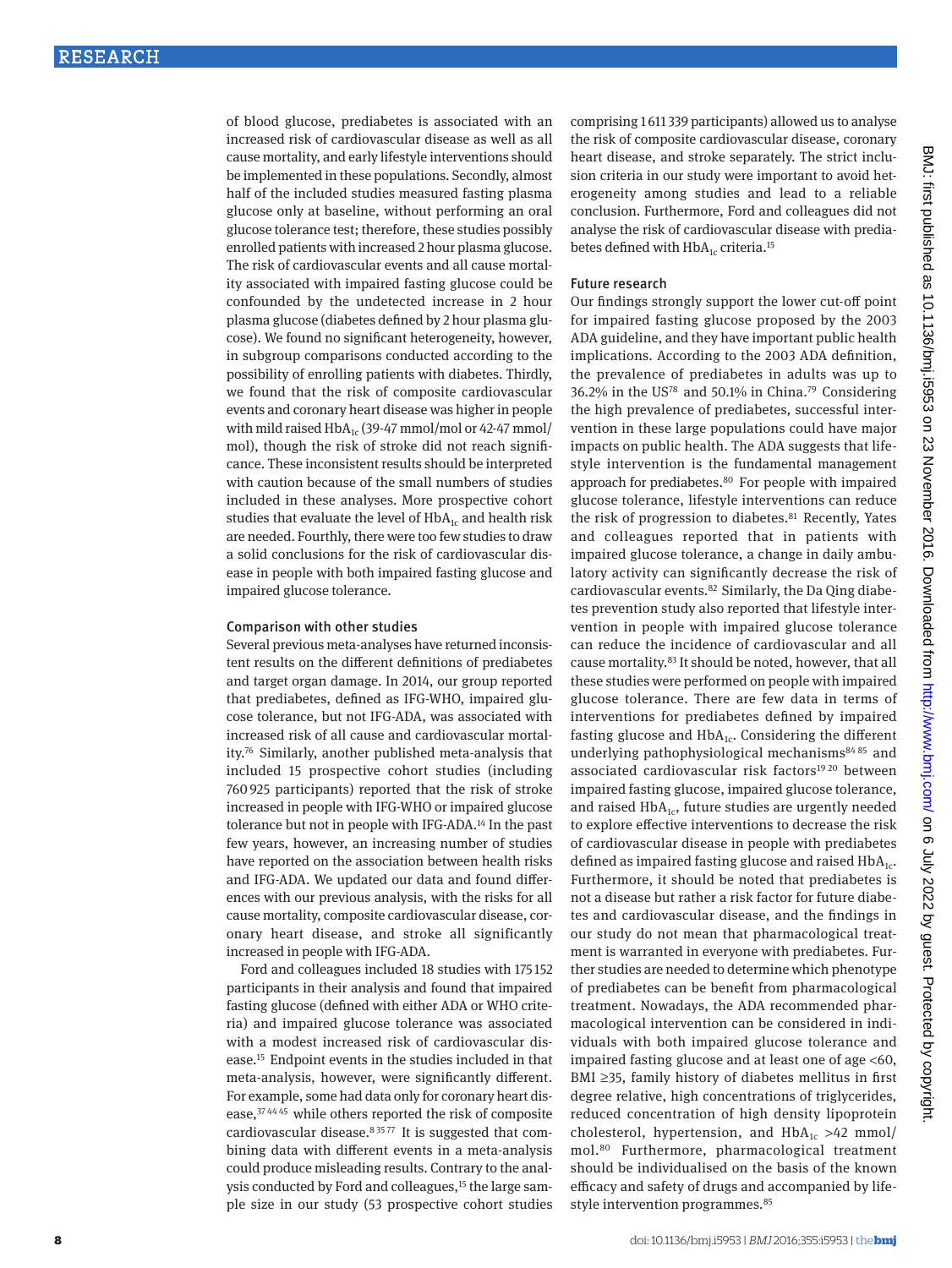Interestingly, we found that the risk of all cause mortality was significantly higher in the impaired glucose tolerance group than in groups with other definition of prediabetes. There were, however, no significant differences in risks of cardiovascular disease, coronary heart disease, and stroke with different definitions of prediabetes. These results suggest that impaired glucose tolerance is a stronger risk factor for all cause mortality, but not for cardiovascular disease, than other definitions of prediabetes, which might be caused by the significant association between impaired glucose tolerance and non-cardiovascular death, especially cancer mortality.76 It has been reported that the risk of cancer mortality is greater with impaired glucose tolerance than with impaired fasting glucose.46 <sup>86</sup>

#### Conclusions and implications

In conclusion, we found that prediabetes defined as impaired fasting glucose or impaired glucose tolerance is associated with an increased risk of composite cardiovascular events, coronary heart disease, stroke, and all cause mortality. There was an increased risk in people with fasting plasma glucose as low as 5.6 mmol/L. Additionally, the risk of composite cardiovascular events and coronary heart disease increased in people with raised  $HbA_{1c}$ . These results support the lower cutoff point for impaired fasting glucose according to ADA criteria as well as the incorporation of  $HbA_{1c}$  in defining prediabetes. At present, lifestyle modification is the mainstay management for people with prediabetes. High risk subpopulations with prediabetes, especially combined with other cardiovascular risk factors, should be selected for controlled trials of pharmacological treatment.

We thank Jun Lu (Clinical Research Centre, the First Affiliated Hospital of Xi'an Jiaotong University, China) for help in statistical analysis.

Contributors: YH and YunH were responsible for the initial plan, study design, conducting the study, data interpretation. YH, XC, and WM were responsible for data collection, data extraction, statistical analysis, and manuscript drafting. YH, XC, and ML analysed and interpreted the data and critically revised the paper. YH and YunH are guarantors and had full access to all of the data, including statistical reports and tables), and take full responsibility for the integrity of the data and the accuracy of the data analysis.

Funding: This study was funded by the National Natural Science Foundation of China (No 81600239).

Competing interests: All author shave completed the ICMJE uniform disclosure form at www.icmje.org/coi\_disclosure.pdf (available on request from the corresponding author) and declare: no support from any organisation for the submitted work; no financial relationships with any organizations that might have an interest in the submitted work in the previous three years; no other relationships or activities that could appear to have influenced the submitted work.

Ethical approval: Not required.

Data sharing: No additional data available.

Transparency: The lead authors affirm that the manuscript is an honest, accurate, and transparent account of the study being reported; that no important aspects of the study have been omitted; and that any discrepancies from the study as planned have been explained.

This is an Open Access article distributed in accordance with the Creative Commons Attribution Non Commercial (CC BY-NC 3.0) license, which permits others to distribute, remix, adapt, build upon this work non-commercially, and license their derivative works on different terms, provided the original work is properly cited and the use is non-commercial. See: http://creativecommons.org/licenses/ by-nc/3.0/.

- 1 DeFronzo RA, Abdul-Ghani M. Assessment and treatment of cardiovascular risk in prediabetes: impaired glucose tolerance and impaired fasting glucose. *Am J Cardiol* 2011;108(Suppl):3B-24B. doi:10.1016/j.amjcard.2011.03.013.
- 2 World Health Organization (WHO) Consultation. Definition and diagnosis of diabetes and intermediate hyperglycaemia.2006http:// www.who.int/diabetes/publications/Definition%20and%20 diagnosis%20of%20diabetes\_new.pdf.
- 3 Expert Committee on the Diagnosis and Classification of Diabetes Mellitus. Report of the expert committee on the diagnosis and classification of diabetes mellitus. *Diabetes Care* 2003;26(Suppl 1):S5-20. doi:10.2337/diacare.26.2007.S5.
- 4 Rydén L, Grant PJ, Anker SD, et al. Authors/Task Force Members ESC Committee for Practice Guidelines (CPG) Document Reviewers. ESC Guidelines on diabetes, pre-diabetes, and cardiovascular diseases developed in collaboration with the EASD: the Task Force on diabetes, pre-diabetes, and cardiovascular diseases of the European Society of Cardiology (ESC) and developed in collaboration with the European Association for the Study of Diabetes (EASD). *Eur Heart J* 2013;34:3035-87. doi:10.1093/eurheartj/eht108.
- 5 Forouhi NG, Balkau B, Borch-Johnsen K, et al. EDEG. The threshold for diagnosing impaired fasting glucose: a position statement by the European Diabetes Epidemiology Group. *Diabetologia* 2006;49:822-7. doi:10.1007/s00125-006-0189-4.
- 6 Kim SH, Chunawala L, Linde R, Reaven GM. Comparison of the 1997 and 2003 American Diabetes Association classification of impaired fasting glucose: impact on prevalence of impaired fasting glucose, coronary heart disease risk factors, and coronary heart disease in a community-based medical practice. *J Am Coll Cardiol* 2006;48:293-7. doi:10.1016/j.jacc.2006.03.043.
- De Caterina R, Madonna R. Impaired fasting plasma glucose and long-term cardiovascular risk: still a foggy relationship. *Eur Heart J* 2010;31:1159-62. doi:10.1093/eurheartj/ehp589.
- Liu J, Grundy SM, Wang W, et al. Ten-year risk of cardiovascular incidence related to diabetes, prediabetes, and the metabolic syndrome. *Am Heart J* 2007;153:552-8. doi:10.1016/j. ahj.2007.01.003.
- Laukkanen JA, Mäkikallio TH, Ronkainen K, Karppi J, Kurl S. Impaired fasting plasma glucose and type 2 diabetes are related to the risk of out-of-hospital sudden cardiac death and all-cause mortality. *Diabetes Care* 2013;36:1166-71. doi:10.2337/dc12-0110.
- 10 Rijkelijkhuizen JM, Nijpels G, Heine RJ, Bouter LM, Stehouwer CD, Dekker JM. High risk of cardiovascular mortality in individuals with impaired fasting glucose is explained by conversion to diabetes: the Hoorn study. *Diabetes Care* 2007;30:332-6. doi:10.2337/ dc06-1238.
- 11 Levitzky YS, Pencina MJ, D'Agostino RB, et al. Impact of impaired fasting glucose on cardiovascular disease: the Framingham Heart Study. *J Am Coll Cardiol* 2008;51:264-70. doi:10.1016/j. jacc.2007.09.038.
- 12 Khang YH, Cho SI, Kim HR. Risks for cardiovascular disease, stroke, ischaemic heart disease, and diabetes mellitus associated with the metabolic syndrome using the new harmonised definition: findings from nationally representative longitudinal data from an Asian population. *Atherosclerosis* 2010;213:579-85. doi:10.1016/j. atherosclerosis.2010.09.009.
- 13 Xu T, Liu W, Cai X, et al. Risk of Coronary Heart Disease in Different Criterion of Impaired Fasting Glucose: A Meta-Analysis. *Medicine (Baltimore)* 2015;94:e1740. doi:10.1097/MD.0000000000001740.
- 14 Lee M, Saver JL, Hong KS, Song S, Chang KH, Ovbiagele B. Effect of pre-diabetes on future risk of stroke: meta-analysis. *BMJ* 2012;344:e3564. doi:10.1136/bmj.e3564.
- 15 Ford ES, Zhao G, Li C. Pre-diabetes and the risk for cardiovascular disease: a systematic review of the evidence. *J Am Coll Cardiol* 2010;55:1310-7. doi:10.1016/j.jacc.2009.10.060.
- 16 Chatterton H, Younger T, Fischer A, Khunti K. Programme Development Group. Risk identification and interventions to prevent type 2 diabetes in adults at high risk: summary of NICE guidance. *BMJ* 2012;345:e4624. doi:10.1136/bmj.e4624.
- 17 International Expert Committee. International Expert Committee report on the role of the A1C assay in the diagnosis of diabetes. *Diabetes Care* 2009;32:1327-34. doi:10.2337/dc09-9033.
- Stroup DF, Berlin JA, Morton SC, et al. Meta-analysis of observational studies in epidemiology: a proposal for reporting. Meta-analysis Of Observational Studies in Epidemiology (MOOSE) group. *JAMA* 2000;283:2008-12. doi:10.1001/jama.283.15.2008.
- 19 Lorenzo C, Hartnett S, Hanley AJ, et al. Impaired fasting glucose and impaired glucose tolerance have distinct lipoprotein and apolipoprotein changes: the insulin resistance atherosclerosis study. *J Clin Endocrinol Metab* 2013;98:1622-30. doi:10.1210/ jc.2012-3185.
- 20 Mostafa SA, Khunti K, Srinivasan BT, Webb D, Gray LJ, Davies MJ. The potential impact and optimal cut-points of using glycated haemoglobin, HbA1c, to detect people with impaired glucose regulation in a UK multi-ethnic cohort. *Diabetes Res Clin Pract* 2010;90:100-8. doi:10.1016/j.diabres.2010.06.008.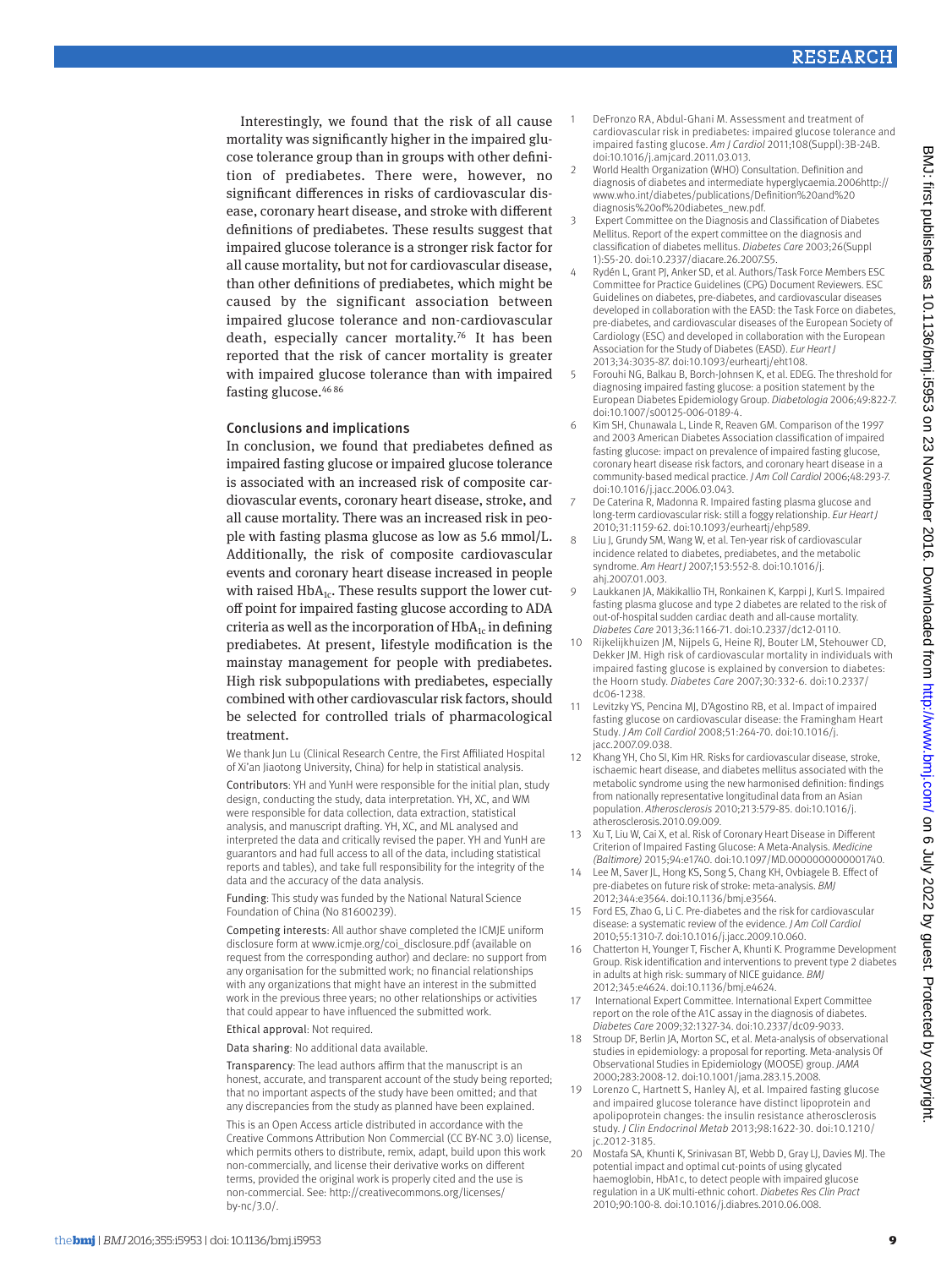- 21 Morris DH, Khunti K, Achana F, et al. Progression rates from HbA1c 6.0-6.4% and other prediabetes definitions to type 2 diabetes: a meta-analysis. *Diabetologia* 2013;56:1489-93. doi:10.1007/ s00125-013-2902-4.
- 22 Wells GA, Shea B, O'Connell D, et al. The Newcastle-Ottawa Scale (NOS) for assessing the quality of nonrandomised studies in meta-analyses. http://www.ohri.ca/programs/clinical\_epidemiology/ oxford.asp.
- 23 Li M, Huang JT, Tan Y, Yang BP, Tang ZY. Shift work and risk of stroke: A meta-analysis. *Int J Cardiol* 2016;214:370-3. doi:10.1016/j. ijcard.2016.03.052
- 24 Huang Y, Xu S, Hua J, et al. Association between job strain and risk of incident stroke: A meta-analysis. *Neurology* 2015;85:1648-54. doi:10.1212/WNL.0000000000002098.
- 25 Higgins JPT, Green S, eds. Cochrane Handbook for Systematic Reviews of Interventions Version 5.1.0 [updated March 2011]. The Cochrane Collaboration, 2011. http://handbook.cochrane.org.
- 26 Ziff OJ, Lane DA, Samra M, et al. Safety and efficacy of digoxin: systematic review and meta-analysis of observational and controlled trial data. *BMJ* 2015;351:h4451. doi:10.1136/bmj.h4451.
- 27 Brunström M, Carlberg B. Effect of antihypertensive treatment at different blood pressure levels in patients with diabetes mellitus: systematic review and meta-analyses. *BMJ* 2016;352:i717. doi:10.1136/bmj.i717.
- 28 Stengård JH, Tuomilehto J, Pekkanen J, et al. Diabetes mellitus, impaired glucose tolerance and mortality among elderly men: the Finnish cohorts of the Seven Countries Study. *Diabetologia* 1992;35:760-5.
- 29 Barzilay JI, Spiekerman CF, Wahl PW, et al. Cardiovascular disease in older adults with glucose disorders: comparison of American Diabetes Association criteria for diabetes mellitus with WHO criteria. *Lancet* 1999;354:622-5. doi:10.1016/S0140-6736(98)12030-5.
- DECODE Study Group, the European Diabetes Epidemiology Group. Glucose tolerance and cardiovascular mortality: comparison of fasting and 2-hour diagnostic criteria. *Arch Intern Med* 2001;161:397-405. doi:10.1001/archinte.161.3.397.
- 31 Mazza A, Pessina AC, Pavei A, Scarpa R, Tikhonoff V, Casiglia E. Predictors of stroke mortality in elderly people from the general population. The CArdiovascular STudy in the ELderly. *Eur J Epidemiol* 2001;17:1097-104. doi:10.1023/A:1021216713504.
- Saydah SH, Miret M, Sung J, Varas C, Gause D, Brancati FL. Postchallenge hyperglycemia and mortality in a national sample of U.S. adults. *Diabetes Care* 2001;24:1397-402. doi:10.2337/ diacare.24.8.1397.
- 33 Henry P, Thomas F, Benetos A, Guize L. Impaired fasting glucose, blood pressure and cardiovascular disease mortality. *Hypertension* 2002;40:458-63. doi:10.1161/01.HYP.0000032853.95690.26.
- 34 Rodriguez BL, Abbott RD, Fujimoto W, et al. American Diabetes Association World Health Organization. The American Diabetes Association and World Health Organization classifications for diabetes: their impact on diabetes prevalence and total and cardiovascular disease mortality in elderly Japanese-American men. *Diabetes Care* 2002;25:951-5. doi:10.2337/diacare.25.6.951.
- 35 Lu W, Resnick HE, Jain AK, et al. Effects of isolated post-challenge hyperglycemia on mortality in American Indians: the Strong Heart Study. *Ann Epidemiol* 2003;13:182-8. doi:10.1016/ S1047-2797(02)00274-0.
- 36 Hunt KJ, Resendez RG, Williams K, Haffner SM, Stern MP. San Antonio Heart Study. National Cholesterol Education Program versus World Health Organization metabolic syndrome in relation to all-cause and cardiovascular mortality in the San Antonio Heart Study. *Circulation* 2004;110:1251-7. doi:10.1161/01.CIR.0000140762.04598.F9.
- 37 Nakagami T. DECODA Study Group. Hyperglycaemia and mortality from all causes and from cardiovascular disease in five populations of Asian origin. *Diabetologia* 2004;47:385-94. doi:10.1007/ s00125-004-1334-6.
- 38 Nakanishi N, Takatorige T, Fukuda H, et al. Components of the metabolic syndrome as predictors of cardiovascular disease and type 2 diabetes in middle-aged Japanese men. *Diabetes Res Clin Pract* 2004;64:59-70. doi:10.1016/j.diabres.2003.10.001.
- 39 Tai ES, Goh SY, Lee JJ, et al. Lowering the criterion for impaired fasting glucose: impact on disease prevalence and associated risk of diabetes and ischemic heart disease. *Diabetes Care* 2004;27:1728-34. doi:10.2337/diacare.27.7.1728.
- 40 Hiltunen L. Ten-year mortality and glucose tolerance status in an elderly Finnish population. *Diabetes Res Clin Pract* 2005;69:81-7. doi:10.1016/j.diabres.2004.11.004.
- 41 McNeill AM, Rosamond WD, Girman CJ, et al. The metabolic syndrome and 11-year risk of incident cardiovascular disease in the atherosclerosis risk in communities study. *Diabetes Care* 2005;28:385-90. doi:10.2337/diacare.28.2.385.
- 42 Wild SH, Smith FB, Lee AJ, Fowkes FG. Criteria for previously undiagnosed diabetes and risk of mortality: 15-year follow-up of the Edinburgh Artery Study cohort. *Diabet Med* 2005;22:490-6. doi:10.1111/j.1464-5491.2004.01433.x.
- 43 Kaarisalo MM, Räihä I, Arve S, Lehtonen A. Impaired glucose tolerance as a risk factor for stroke in a cohort of non-institutionalised people aged 70 years. *Age Ageing* 2006;35:592-6. doi:10.1093/ageing/ afl094.
- 44 McNeill AM, Katz R, Girman CJ, et al. Metabolic syndrome and cardiovascular disease in older people: The cardiovascular health study. *J Am Geriatr Soc* 2006;54:1317-24. doi:10.1111/j.1532-5415.2006.00862.x.
- 45 Palmieri L, Donfrancesco C, Giampaoli S, et al. Favorable cardiovascular risk profile and 10-year coronary heart disease incidence in women and men: results from the Progetto CUORE. *Eur J Cardiovasc Prev Rehabil* 2006;13:562-70. doi:10.1097/01. hjr.0000221866.27039.4b.
- 46 Barr EL, Zimmet PZ, Welborn TA, et al. Risk of cardiovascular and all-cause mortality in individuals with diabetes mellitus, impaired fasting glucose, and impaired glucose tolerance: the Australian Diabetes, Obesity, and Lifestyle Study (AusDiab). *Circulation* 2007;116:151-7. doi:10.1161/CIRCULATIONAHA.106.685628.
- 47 Nilsson PM, Engström G, Hedblad B. The metabolic syndrome and incidence of cardiovascular disease in non-diabetic subjects--a population-based study comparing three different definitions. *Diabet Med* 2007;24:464-72. doi:10.1111/j.1464-5491.2007.02142.x.
- 48 Pankow JS, Kwan DK, Duncan BB, et al. Cardiometabolic risk in impaired fasting glucose and impaired glucose tolerance: the Atherosclerosis Risk in Communities Study. *Diabetes Care* 2007;30:325-31. doi:10.2337/dc06-1457.
- 49 Wang J, Ruotsalainen S, Moilanen L, Lepistö P, Laakso M, Kuusisto J. The metabolic syndrome predicts cardiovascular mortality: a 13-year follow-up study in elderly non-diabetic Finns. *Eur Heart J* 2007;28:857- 64. doi:10.1093/eurheartj/ehl524.
- 50 Wang JJ, Li HB, Kinnunen L, et al. How well does the metabolic syndrome defined by five definitions predict incident diabetes and incident coronary heart disease in a Chinese population? *Atherosclerosis* 2007;192:161-8. doi:10.1016/j.atherosclerosis.2006. 04.027.
- Chien KL, Hsu HC, Su TC, Chen MF, Lee YT, Hu FB. Fasting and postchallenge hyperglycemia and risk of cardiovascular disease in Chinese: the Chin-Shan Community Cardiovascular Cohort study. *Am Heart J* 2008;156:996-1002. doi:10.1016/j.ahj.2008.06.019.
- 52 Jin M, Pan C, Tian H, et al Analysis of ten-year mortality in the male senile population with elevated fasting plasma glucose. *Chinese J Endocrinol Metabol* 2008;24:157-160. doi:10.3321/j. issn:1000-6699.2008.02.013
- 53 Kim NH, Pavkov ME, Looker HC, et al. Plasma glucose regulation and mortality in pima Indians. *Diabetes Care* 2008;31:488-92. doi:10.2337/dc07-1850.
- 54 Oizumi T, Daimon M, Jimbu Y, et al. Impaired glucose tolerance is a risk factor for stroke in a Japanese sample--the Funagata study. *Metabolism* 2008;57:333-8. doi:10.1016/j.metabol.2007.10.007.
- 55 Tsai SP, Wen CP, Chan HT, Chiang PH, Tsai MK, Cheng TY. The effects of pre-disease risk factors within metabolic syndrome on all-cause and cardiovascular disease mortality. *Diabetes Res Clin Pract* 2008;82:148-56. doi:10.1016/j.diabres.2008.07.016.
- 56 Wannamethee SG. The metabolic syndrome and cardiovascular risk in the British Regional Heart Study. *Int J Obes (Lond)* 2008;32(Suppl 2):S25-9. doi:10.1038/ijo.2008.32.
- Hyvärinen M, Tuomilehto J, Mähönen M, et al. DECODE Study Group. Hyperglycemia and incidence of ischemic and hemorrhagic stroke-comparison between fasting and 2-hour glucose criteria. *Stroke* 2009;40:1633-7. doi:10.1161/STROKEAHA.108.539650.
- 58 Sung J, Song YM, Ebrahim S, Lawlor DA. Fasting blood glucose and the risk of stroke and myocardial infarction. *Circulation* 2009;119:812-9. doi:10.1161/CIRCULATIONAHA.108.776989.
- 59 Doi Y, Ninomiya T, Hata J, et al. Impact of glucose tolerance status on development of ischemic stroke and coronary heart disease in a general Japanese population: the Hisayama study. *Stroke* 2010;41:203-9. doi:10.1161/STROKEAHA.109.564708.
- 60 Kokubo Y, Okamura T, Watanabe M, et al. The combined impact of blood pressure category and glucose abnormality on the incidence of cardiovascular diseases in a Japanese urban cohort: the Suita Study. *Hypertens Res* 2010;33:1238-43. doi:10.1038/hr.2010.174.
- 61 Magliano DJ, Söderberg S, Zimmet PZ, et al. Mortality, all-cause and cardiovascular disease, over 15 years in multiethnic mauritius: impact of diabetes and intermediate forms of glucose tolerance. *Diabetes Care* 2010;33:1983-9. doi:10.2337/dc10-0312.
- Skriver MV, Borch-Johnsen K, Lauritzen T, Sandbaek A. HbA1c as predictor of all-cause mortality in individuals at high risk of diabetes with normal glucose tolerance, identified by screening: a follow-up study of the Anglo-Danish-Dutch Study of Intensive Treatment in People with Screen-Detected Diabetes in Primary Care (ADDITION), Denmark. *Diabetologia* 2010;53:2328-33. doi:10.1007/ s00125-010-1867-9.
- 63 Sui X, Lavie CJ, Hooker SP, et al. A prospective study of fasting plasma glucose and risk of stroke in asymptomatic men. *Mayo Clin Proc* 2011;86:1042-9. doi:10.4065/mcp.2011.0267.